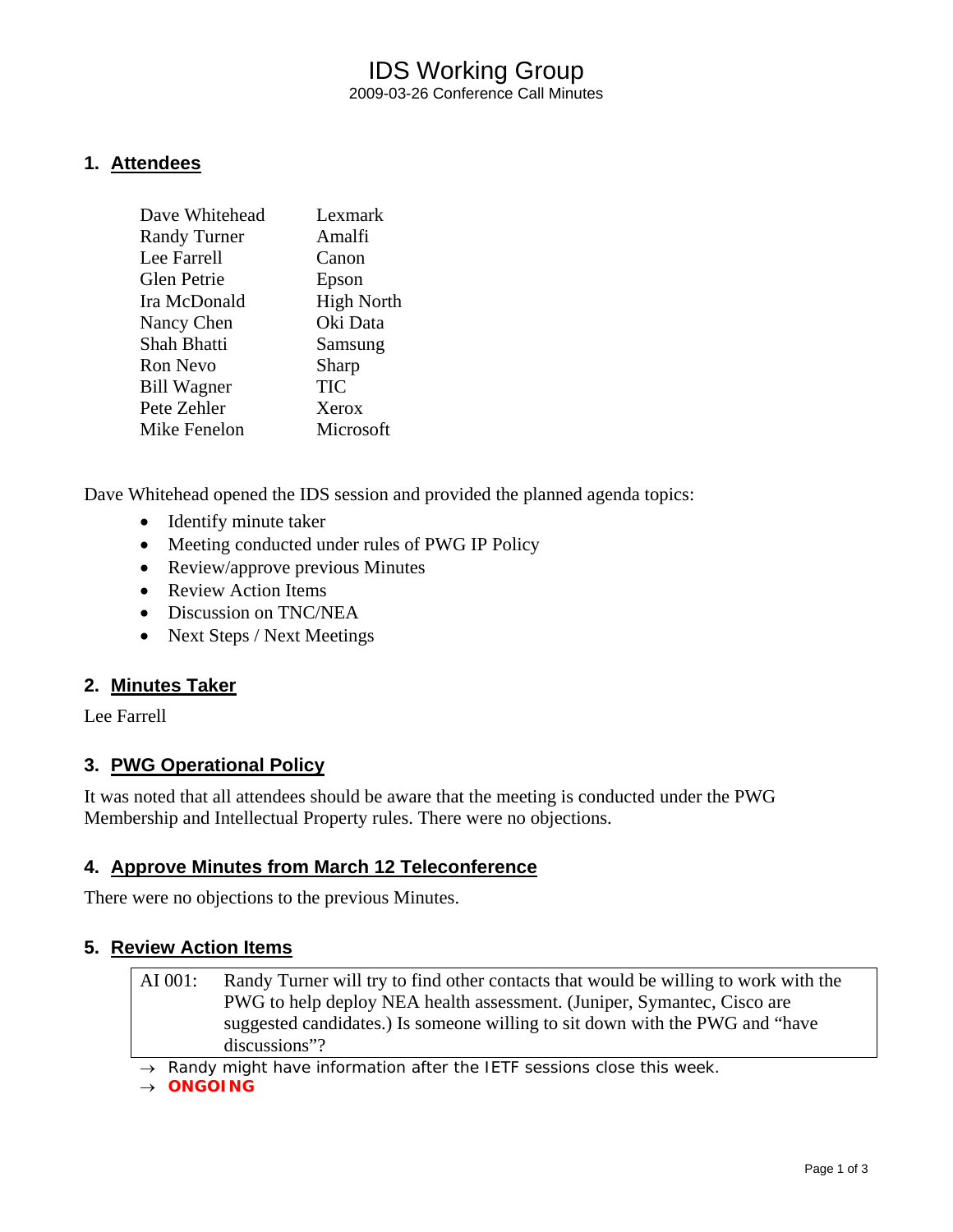# IDS Working Group

2009-03-26 Conference Call Minutes

| AI 002: | Joe Murdock will add NAP protocol information to document and update the |
|---------|--------------------------------------------------------------------------|
|         | conformance section.                                                     |

→ *OPEN* 

- AI 003: Joe Murdock will include sequence diagrams as illustrative examples for the NAP binding document.
- → *OPEN*

AI 004: Dave Whitehead will coordinate with Randy Turner to generate a proposal to Microsoft on proceeding with obtaining NAP information on what they envision would be the content of a profile—including remediation. Need to identify the appropriate point of contact within Microsoft.

- → *Randy and Dave both have a preliminary list of questions. He and Dave will discuss them.*
- → *Mike Fenelon is scheduled to meet with "the Microsoft NAP guys" next week. He will attempt to coordinate between the PWG and the NAP team.*
- → *OPEN*

#### AI 005: Dave Whitehead will attempt to resolve the following issue: Which of the defined transport(s) are required to be supported in order to guarantee a device can attach to the network? MS defines DHCP, 802.1x, IPSec, and VPN and has extended each to add SOH information. So, in an environment where we are attaching wirelessly via 802.1x and receive our IP address from DHCP, what happens if we only support SOH over DHCP (or 802.1x)? Will we attach or fail?

→ *This issue will be added to the list of questions to be discussed with the MS people.*  → *OPEN* 

AI 006: Randy Turner will send a link to the updated Attributes document to the NEA WG, and solicit their comments.

- → *CLOSED*
- AI 007: Someone (Dave Whitehead? Brian Smithson?) will compile a set of questions that are intended for Microsoft—and maintain the answers on an ongoing basis for future reference.

This list should include the topic of the four SOH attributes:

- MS-Quarantine-State
- MS-Machine-Inventory
- MS-Packet-Info
- MS-CorrelationId

→ *Randy and Dave both have a preliminary list of questions. He and Dave will discuss them.* 

→ *Mike Fenelon is scheduled to meet with "the Microsoft NAP guys" next week. He will attempt to coordinate between the PWG and the NAP team.* 

→ *ONGOING* 

AI 008: Ron and Dave will maintain an Action Item spreadsheet that assigns unique IDs to each Action Item and retains the resolution history.

→ *OPEN*